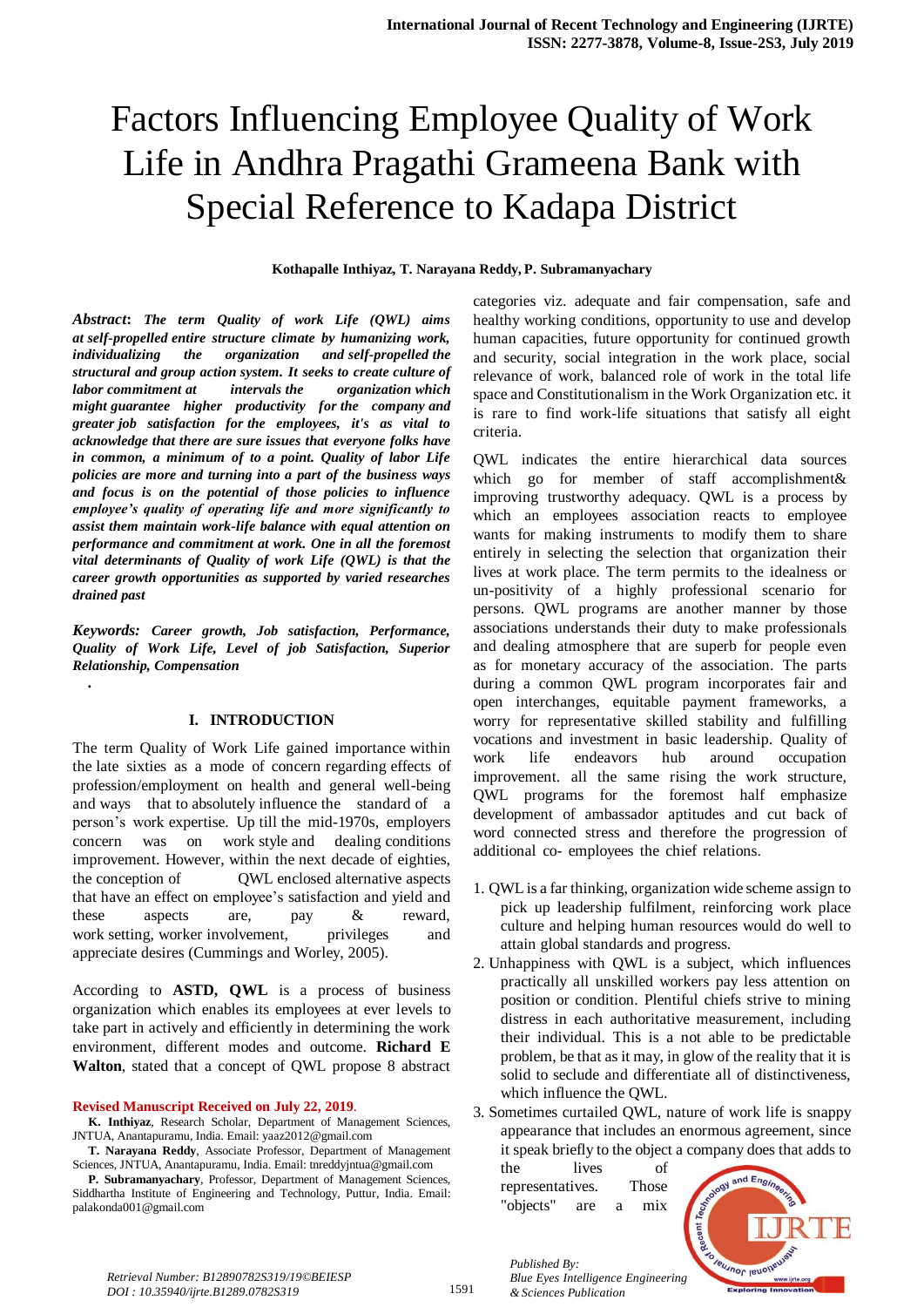# **Factors Influencing Employee Quality of Work Life In Andhra Pragathi Grameena Bank With Special Reference To Kadapa District**

together of recompense convey and inferred unmistakable and imaginary that makes some place a decent work atmosphere. Suggested in the area of QWL is the idea that to be a polite boss, a business or establishment must perceive that representatives have lives when work. That acknowledgment, thus, makes trust and devotion among workers, one and all benefits and the globe is a greater spot. Quality of work life has also been viewed in a variety of ways including:

- As a progress;
- As a set of organizational intervention and
- A type of work life by human resources
- 4. QWL is a zestful multidimensional build that presently includes such concepts as employee security, pay systems, training and career development opportunities, and chipping in in decision making.
- 5. As such QWL has been defined as the place of work blue print, functioning and location that nurture and keep up employee satisfaction with an aim to improving working circumstances for human resources and organizational fruitfulness for employers. The basic purpose is to develop jobs and working circumstances that are tremendous for people as well as for the monetary health of the organization. It seeks to spend the higher skills of human resources and to afford a surroundings that encourages improving their skills.

Vital things to pick up the work life of human resources in the organization

- Q Quest of superiority
- U Understanding
- A Action
- L Leadership
- I Involvement of the public
- T Team Sprit
- Y Yardstick to determine progress

# **II. REVIEW OF LITERATURE**

**R. Geetha et al., (2016)** deliberated in research paper after the literature review on QWL. It is understandable that an organization cannot obtain competent and valuable results from the human resources without QWL. Quality is important for employees as well as for the organizations to attain the overall escalation and revenue in the market. The journalism also reveals the giving of the 9 chief components of Quality of Work Life which are absolutely associated with the employee satisfaction and employees' estimation on QWL in different sectors. Given high pay, the human resources are cheerful to increase their knowledge, ability and skills and work for the steps forward of the organization and forthwith their own promotion.

**Giang Thuy Phan, Trung Quang Vo (2016)** considered in his piece of writing that Quality of Work Life is covered additionally in arrange to pick up quality and output of functioning in organizations. Moreover, the research study reveals some factors affecting the Quality Work Life such as work satisfaction, working environment, Adequate and fair compensation, employee's relations, employer's personnel relations and support to be better manager change and transportation facilities. They are so main factors to identify and admission the advantages and disadvantages of environmental workplace to get the correct answer addressing limiting factors and pick up Quality of Work life.

**S. Khodadadi et al. (2014)** investigated the Quality of Work life dimensions collision on the workers' action completion. In this inspection independent factors were perpetual safety giving, salary and advantages compensation preparations, improvement and career development opportunity, and employment flexibly, work execution as the dependent factors. One hundred fourteen representatives chose randomly for this study and 2 surveys of "QWL" and "job engagement" was utilized for information gathering and Data analyzed by using SPSS and LISREL programming. The aftereffects of the examination verified that the salary and advantages' approaches have a of note and productive result on Shuhstar's Shohola Hospital representatives' bustle accomplishment

**H. Mohammadia & M. A. Shahrabib (2013)** conducted a research on relationship between QWL and job satisfaction, it is an experimental inquiry. Opinion poll in Likert scales format and spread among eight six permanent employees of 2 Government agencies in Iran, Supreme Audit Court and Interior Ministry and t-test used to check up the hypothesis. The outcome indicates that dissimilar working apparatus have significantly prejudiced on job satisfaction.

# **Statement of the Problem**

For the present investigation, the term Quality of Work Life represents the amenities and facilities which are expected by the employees. The "working life balance" comprises of numerous components, for example, salary, Promotion, Opportunity for Continued Growth and Security, Benefits, Contingent Rewards, Safe and Healthy Working Conditions, Operating Procedures, subordinate and Supervision, quality Work, Social Integration in the Work Organization, Constitutionalism in Work Organization, Work and Total Life Space, and Social Relevance of Working Life; every one of which assumes its job in assessing working life Maintaining authoritative well-being just as the worker's fulfillment all the time is one of key factor for making hierarchical progress and furthermore for the hierarchical maintainability. On the off chance that personal satisfaction at work could be improved, it would profit and reward the individual representative and the association, its workers and society all in all. As businesses attempt to address worker turnover and employment fulfillment issues, they should initially figure out what the issues are. As more associations understand that a glad worker is a profitable representative, they have begun to search for approaches to improve the workplace. Many have executed different work-life projects to support representatives, including substitute work courses of action. It can't be characterized or suggested in a couple of terms or sentences as it is the assembly of different elements like nature of the activity, idea of the individual worker and manager, workplace, social condition, work offices, destinations and objectives of the association, capability,



*Blue Eyes Intelligence*<br>Retrieval Number: B12890782S319/19©BEIESP<br>Reserves Publication Reserves Publication *DOI : 10.35940/ijrte.B1289.0782S319*

*Published By:*

*Blue Eyes Intelligence Engineering*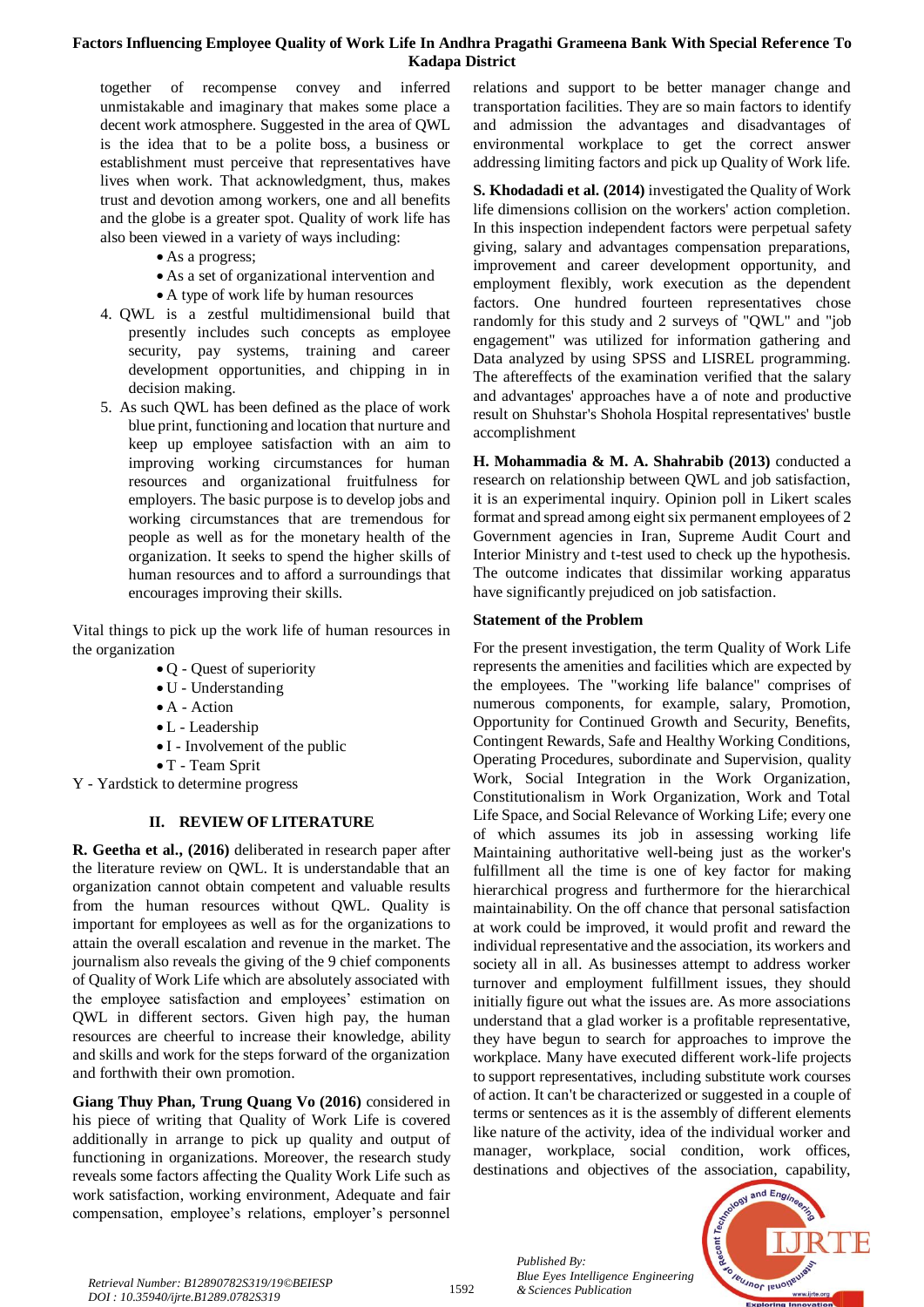experience and dreams of the human components integrated so on and so forth.

# **Objectives of the study**

- 1. To identify the key factors of Quality of Work Life of employees.
- 2. To measure the impact of major factors on quality of work life.

## **Hypothesis of the study**

**Ho:** There is no significant relationship between key factors and QWL.

**H1:** There is significant relationship between key factors and QWL.

# **III. RESEARCH METHODOLOGY**

Research is an intensive study in a particular field to achieve at an improved conclusion of a problem. Research Methodology is a systematic way of solving the problem. The methodologies followed for this study are as follows.

#### **Research Design**

The research design is the basic framework or a plan for a study that guides the collection of data and analysis of data. Employees satisfaction and opinion about this study is used Descriptive Research Design in nature. The main purpose of descriptive research is description of state of affairs, as it exists at present. The information is collected from the employees in Andhra Pragathi Grameena Bank and analyzed with the help of different statistical tools, for describing the relationship between various variables, pertaining the job satisfaction and quality of work life. Moreover, cross table analysis has been done for processing the data and information is derived to attain the objectives of the study.

#### **Method of Data Collection**

Among the various methods, which can be used to collect the primary data, the researcher has adopted two methods which are Structural Questionnaire method. The researcher has prepared structured questionnaires, which contained predominantly multiple choice questions. The respondent's opinions are gathered with regard to the problem with the help of the questionnaires.

#### **Sampling Design**

A sample is a smaller representation of a larger whole. When some of the elements are selected with the intention of finding out something about the population from which they are taken, that group of elements is referred as a sample, and the process of selection is called Sampling.

# **Sampling Unit**

 The respondents of the study are part of population of employees of Andhra Pragathi Grameena Bank, Kadapa district. Each employee is considered to be the sampling unit.

#### **Sample Size**

Andhra Pragathi Grameena Bank employee's strength is identified the entire universe; meanwhile the sampling size is confined only for 150 employees for among various cater of position in their jobs. Convenient sampling is adopted to get insight about the study.

#### **Statistical Tools**

The collected data is consolidated, tabulated and analyzed by using statistical tools like KMO & Bartlett's Test of Sphericity, Factor analysis, Multiple Regression and ANOVA test.

#### **Period of the Study**

 The study was conducted for a period of 3 months from June to August 2018 and collected data through online mode

#### **IV. DATA ANALYSIS & RESULTS**

The Data analyzing using tools is SPSS20.0 version

#### **Gender**

From the above table it can be inferred that, out of 150 respondents, 63.3 % of the respondents were male and the remaining 36.7% were female respondents. It is observed that the majority of respondents are male.

#### **Age**

From the above table it very well may be surmised that, out of 150 respondents, 54.0% of the respondents have a place with age gathering of 31-40 years and 18.0% of the respondents have a place with age gathering of 20-30, 16.0% of the respondents have a place with age gathering of 41-50 years. The staying 12.0%. Of the respondents are over the age of 50 years. This demonstrates dominant part of the respondents is youths and adults.

#### **Marital Status**

The above table it can be inferred that, out of 150 respondents, out of which 40.7% were unmarried and the remaining 59.3% are "Married". This shows the more participation from married respondents.

#### **Occupation**

The above table it can be inferred that out of 150 respondents, out of which 47.3% of the total respondents were employees, 30.7% were Bank P. O, 13.3% were others8.7% were Managers.

#### **Qualification**

*Published By:*

*& Sciences Publication* 

The above table is can be inferred that, out of 150 respondents, out of which 50.7% respondents belongs to Postgraduates, 28.0% respondents belongs to Other categories, 21.3% respondents belonged Under Graduates. Hence, this study comprises of majority of the respondents of Postgraduates.



*Retrieval Number: B12890782S319/19©BEIESP DOI : 10.35940/ijrte.B1289.0782S319*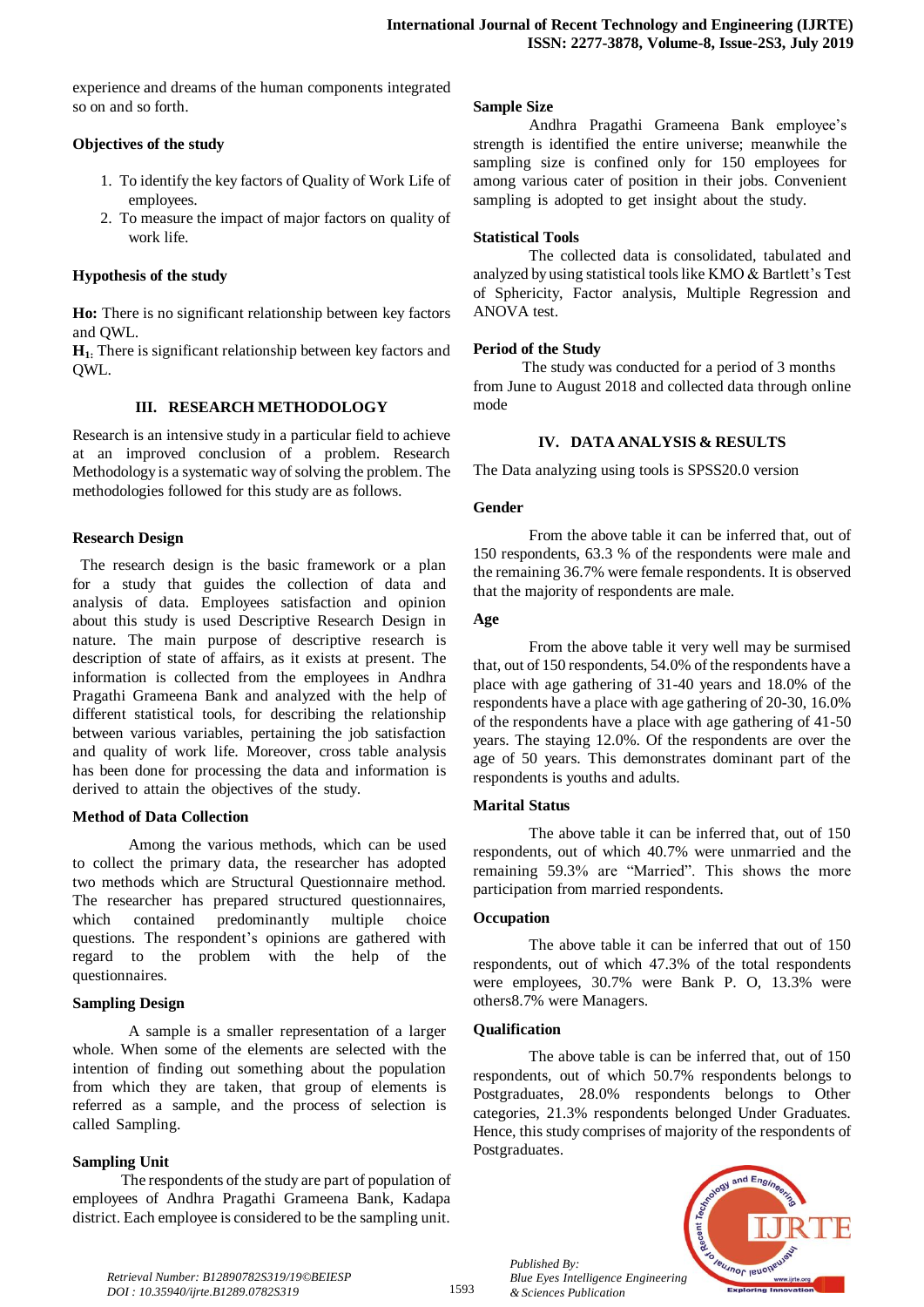# **Factors Influencing Employee Quality of Work Life In Andhra Pragathi Grameena Bank With Special Reference To Kadapa District**

# **Income**

The above table is can be inferred that, out of 259 respondents, 27.4% of the respondents reported to have income range of Rs. 75001-1 Lakh, 24.0% reported their income range should be Rs. 25000-50000. 23.3% reported their income range should be Rs. 50001-75000 and Rs. 25000 below. 4.7 % reported their income range is Rs. 1 Lakh above.

|                                             | <b>Demographic Variable</b> | <b>Frequency</b> | Percentage |  |  |
|---------------------------------------------|-----------------------------|------------------|------------|--|--|
|                                             | Male                        | 95               | 63.3       |  |  |
| Gender                                      | Female                      | 55               | 36.7       |  |  |
|                                             | <b>Total</b>                | 150              | 100        |  |  |
|                                             | $20 - 30$                   | 27               | 18.0       |  |  |
|                                             | $31 - 40$                   | 81               | 54.0       |  |  |
| Age                                         | $41 - 50$<br>24             |                  | 16.0       |  |  |
|                                             | $>50$<br>18                 |                  | 12.0       |  |  |
|                                             | <b>Total</b>                | 150              | 100.0      |  |  |
|                                             | Married                     | 89               | 59.3       |  |  |
| <b>Marital Status</b>                       | Unmarried                   | 61               | 40.7       |  |  |
|                                             | <b>Total</b>                | 150              | 100.0      |  |  |
|                                             | Managers                    | 13               | 8.7        |  |  |
|                                             | P.O                         | 46               | 30.7       |  |  |
| Occupation                                  | Employees                   | 71               | 47.3       |  |  |
|                                             | Others                      | 20               | 13.3       |  |  |
|                                             | <b>Total</b>                | 150              | 100.0      |  |  |
|                                             | <b>UG</b>                   | 32               | 21.3       |  |  |
|                                             | $\mathbf{P}\mathbf{G}$      | 76               | 50.7       |  |  |
| Qualification                               | Others                      | 42               | 28.0       |  |  |
|                                             | <b>Total</b>                | 150              | 100.0      |  |  |
|                                             | $<$ 25000                   | 35               | 23.3       |  |  |
|                                             | 25000-50000                 | 36               | 24.0       |  |  |
| <b>Income</b>                               | 50001-75000                 | 35               | 23.3       |  |  |
|                                             | 75001-1 Lakh                | 37               | 24.7       |  |  |
|                                             | $>$ Lakh                    | $\overline{7}$   | 4.7        |  |  |
|                                             | <b>Total</b>                | 150              | 100.0      |  |  |
| Source: Primary data through questionnaire. |                             |                  |            |  |  |

# **Table 1: Description of Demographic Data**

**Table 2: KMO & Bartlett's Test of Sphericity**

| Kaiser-Meyer-Olkin Measure of Sampling Adequacy. | .769    |    |
|--------------------------------------------------|---------|----|
| Bartlett's Test of Sphericity                    | 608.893 |    |
|                                                  |         | 40 |
|                                                  | 000     |    |

Data set was then subjected to another round of Principal Component Analysis and Varimax rotation. Communalities for all nineteen variables were higher than  $0.5$  (Annexure I) indicating it to be an optimum solution. Final solution explained 67.118% of total variance associated with the problem (Annexure II). Factor output comprised of three factors based on ten variables (Annexure III). Relevant factor loadings for each variable indicated that all the variables were adequately explained by derived factors. Factor output comprised of three factors representing specific forces quality of work life in banking industry in Anantapur

district, Andhra Pradesh. These are presented in the table given below.



*Published By:*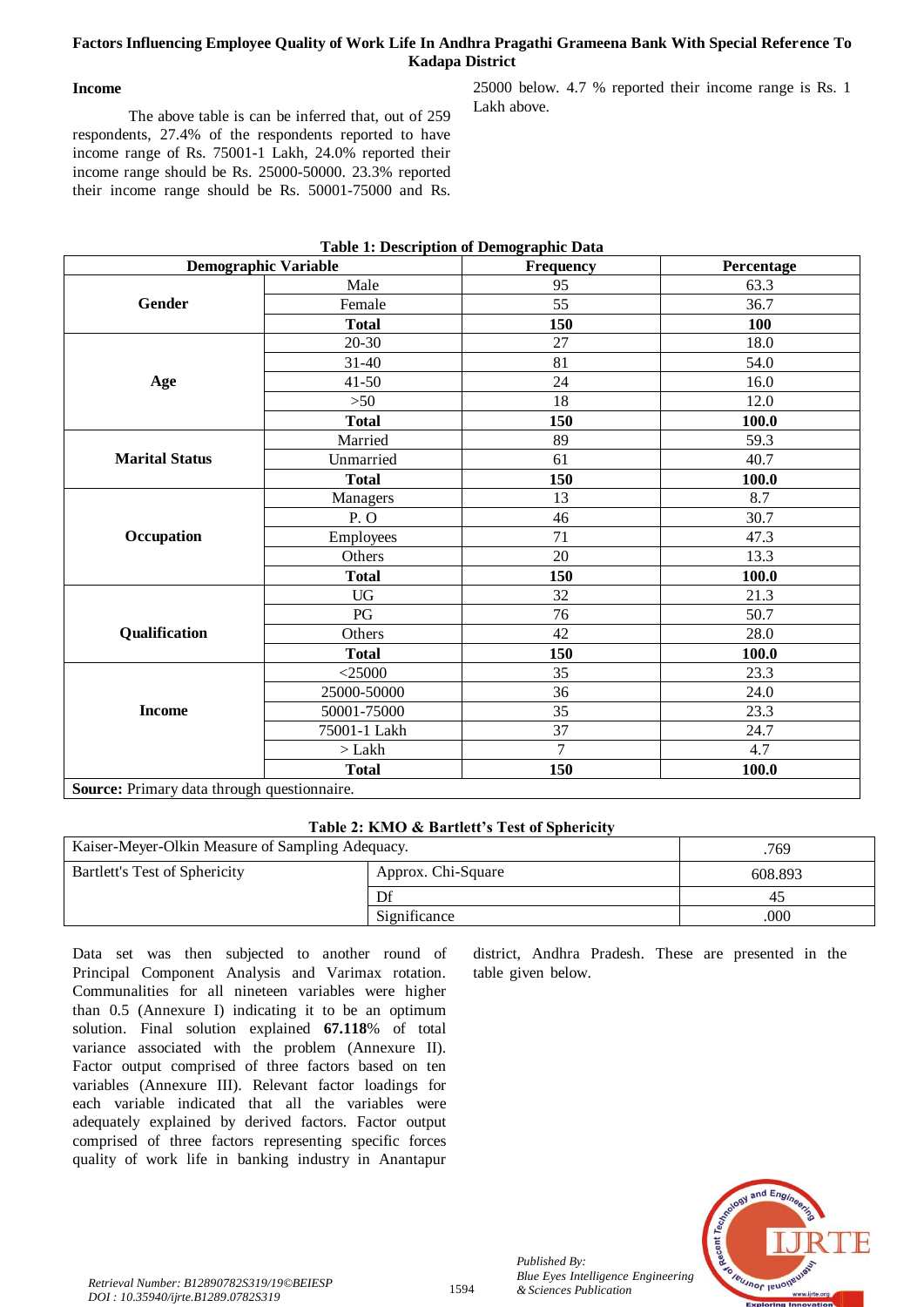|                                                                                                                   | <b>Component</b> |                              |                                  |  |  |  |
|-------------------------------------------------------------------------------------------------------------------|------------------|------------------------------|----------------------------------|--|--|--|
| <b>Statements</b>                                                                                                 | Compensation     | <b>Superior Relationship</b> | <b>Level of job Satisfaction</b> |  |  |  |
| opinion<br>Employee's<br>regarding<br>the<br>Quality of Work Life                                                 | .830             |                              |                                  |  |  |  |
| Employees' satisfaction with current Job                                                                          | .825             |                              |                                  |  |  |  |
| opinion<br>Employees'<br>regarding<br>the<br>Relationship<br>Cordial<br>the<br>between<br>employees and superiors | .698             |                              |                                  |  |  |  |
| Employees' opinion regarding the safety<br>and healthy Working conditions                                         | .696             |                              |                                  |  |  |  |
| satisfaction with<br>Employees'<br>Salary<br>package                                                              | .618             |                              |                                  |  |  |  |
| Employees' opinion regarding the job                                                                              |                  | $\mathbf{a}\mathbf{a}$       |                                  |  |  |  |

#### **Table 3: Name of the Factors**

# **Table 4: Regression Model-Summary**

 $\frac{1}{2}$  and  $\frac{1}{2}$  and  $\frac{1}{2}$  and  $\frac{1}{2}$  are  $\frac{1}{2}$  and  $\frac{1}{2}$  and  $\frac{1}{2}$  are  $\frac{1}{2}$  and  $\frac{1}{2}$  and  $\frac{1}{2}$  and  $\frac{1}{2}$  and  $\frac{1}{2}$  and  $\frac{1}{2}$  and  $\frac{1}{2}$  and  $\frac{1}{2}$  and  $\frac{1}{2}$  a Levels of satisfaction . The contraction of the contraction of the contraction of the contraction of the contraction of the contraction of the contraction of the contraction of the contraction of the contraction of the con

security in the organization **.880**<br>Security in the organization

expressed the statistical with the contract of the statistic statistic statistic statistic statistic statistic st<br>
grievance redresses and the statistic statistic statistic statistic statistic statistic statistic statistic

Employees opinion regarding the **.838**<br>Performance Appraisal methods **.838** 

Employees' satisfaction with the

Employees' opinion regarding the

Main satisfactions in employee life come

**Source:** Primary data through questionnaire.

|                                                                                           |                   |                           |                                    | <b>Standard</b>                  | <b>Change Statistics</b>     |                 |     |                 |                     |
|-------------------------------------------------------------------------------------------|-------------------|---------------------------|------------------------------------|----------------------------------|------------------------------|-----------------|-----|-----------------|---------------------|
| Model                                                                                     | $\bf{R}$          | $\bf{R}$<br><b>Square</b> | <b>Adjusted R</b><br><b>Square</b> | <b>Error</b> of the<br>estimates | R<br><b>Square</b><br>change | <b>F</b> Change | df1 | df <sub>2</sub> | <b>Sig F Change</b> |
|                                                                                           | .479 <sup>a</sup> | .229                      | .213                               | .728                             | .229                         | 14.463          |     | 146             | .000                |
| <b>Source:</b> Primary data through questionnaire.                                        |                   |                           |                                    |                                  |                              |                 |     |                 |                     |
| a. Predictors: (Constant), Level of job Satisfaction, Superior Relationship, Compensation |                   |                           |                                    |                                  |                              |                 |     |                 |                     |
| b. Dependent Variable: Quality of Work Life                                               |                   |                           |                                    |                                  |                              |                 |     |                 |                     |
|                                                                                           |                   |                           |                                    |                                  |                              |                 |     |                 |                     |

# **Inference**

 Model summary (Table) shows the value of R as 0.696, R Square as 0.484 and adjusted R square value as 0.474 which indicates that this regression model explains about % of variation of dependent variable (Quality of work life) due to independent variable (Compensations, Superior Relationship & Level of job Satisfaction).

| Table 5: ANOVA |                       |     |                    |        |                     |  |  |
|----------------|-----------------------|-----|--------------------|--------|---------------------|--|--|
| <b>Model</b>   | <b>Sum of Squares</b> | Df  | <b>Mean square</b> |        | <b>Significance</b> |  |  |
| Regression     | 22.978                |     | 7.659              |        |                     |  |  |
| Residual       | 77.316                | 146 | .530               | 14.463 | .000 <sup>b</sup>   |  |  |
| Total          | 100.293               | 149 |                    |        |                     |  |  |

# **PUJNOF JEUO** *Blue Eyes Intelligence Engineering*

*Published By:*

*& Sciences Publication*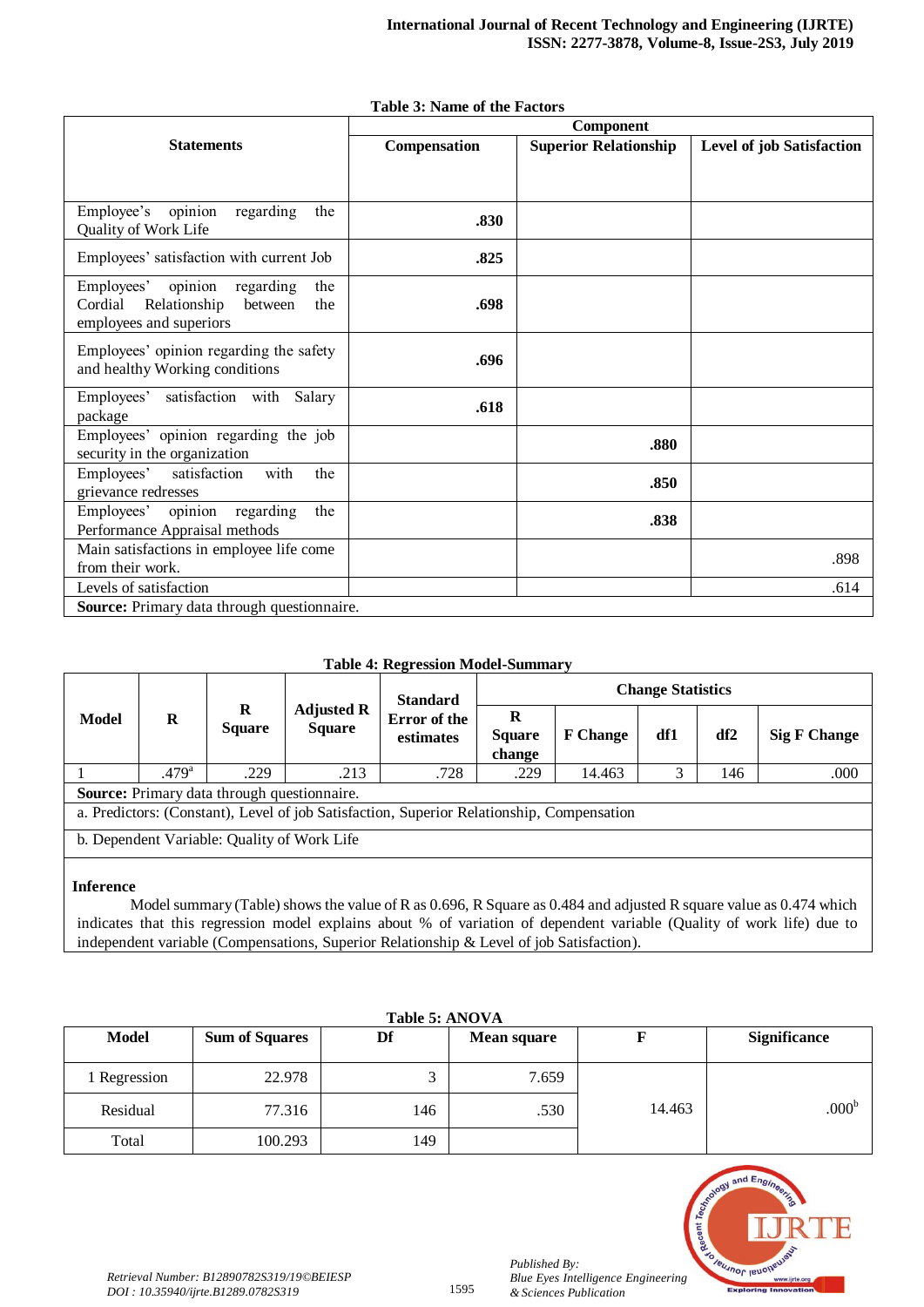# **Factors Influencing Employee Quality of Work Life In Andhra Pragathi Grameena Bank With Special Reference To Kadapa District**

**Source:** Primary data through questionnaire.

**a.** Dependent Variable: Quality of Work Life

b. Predictors: (Constant), Compensation, Superior Relationship & Level of job Satisfaction.

# **Inference**

The ANOVA (Table) reveals that the F statistics of the regression model is statically significant at 0.05 levels implying the goodness of fit of the regression equation. (Model is statistically significant)**.**

| <b>Table 6: Coefficient</b>                  |         |                                    |                                            |          |      |  |  |  |
|----------------------------------------------|---------|------------------------------------|--------------------------------------------|----------|------|--|--|--|
| <b>Model</b>                                 |         | <b>Unstandardized Coefficients</b> | <b>Standardized</b><br><b>Coefficients</b> | T        | Sig. |  |  |  |
|                                              | B       | <b>Std. Error</b>                  | <b>Beta</b>                                |          |      |  |  |  |
| Constant                                     | 2.640   | .289                               |                                            | 9.123    | .000 |  |  |  |
| Compensation                                 | .192    | .060                               | .258                                       | 3.191    | .002 |  |  |  |
| Superior<br>Relationship                     | $-.179$ | .090                               | $-.155$                                    | $-1.994$ | .048 |  |  |  |
| job<br>of<br>Level<br><b>Satisfaction</b>    | .167    | .053                               | .240                                       | 3.127    | .002 |  |  |  |
| a. Dependent Variable: Quality of Work Life. |         |                                    |                                            |          |      |  |  |  |
| Source: Primary data through questionnaire.  |         |                                    |                                            |          |      |  |  |  |

# **Inference**

Table represents standardized regression coefficients which show the strength of impact and its positive/ negative direction. It comprises 't' and significant values to validate the hypothesis framed to measure the significant impact of dimensions of key factors on quality of work life.

# **Suggestions**

- Adequate training and development programs should be accommodated to the employees for an effective increase in the performance and attitude levels.
- More recreational facilities and welfare measures should be provided by the company to reduce work stress and to enhance the satisfaction of their working environment.
- Top level executives and immediate supervisors should try to create healthy relations with their subordinates to motivate the performance of the employees and workmen.
- The safety measures in the company should be improved in order to improve the functioning of the quality circles.
- The Performance Appraisal is to be conduct frequently and analyze the employee's recital which should lead to satisfy their monetary and non-monetary terms.
- The company must adopt a regular system to assess the graveness and problem of the employees

# **V. CONCLUSION**

The study found that there is a high level of satisfaction among the employees regarding the Quality of Work life. The factors determining the satisfaction with the quality of work life in the organization were "Adequate Income & Fair Compensation, Safe  $\&$  healthy working conditions, Opportunities to use  $\&$  develop human capacity, Opportunity for career growth, Social integration in the work force, Constitutionalism in work organization, Eminence of Work Life and Social relevance of work, Cordial relationship with employees and superiors, and remedy for the grievance and performance appraisal. All these factors are positively correlated with the quality of work life in Andhra Pragathi Grameena Bank of YSR district. Adequate training and development programs should be provided to the employees for an effective increase in the performance and attitude levels



*Published By:*